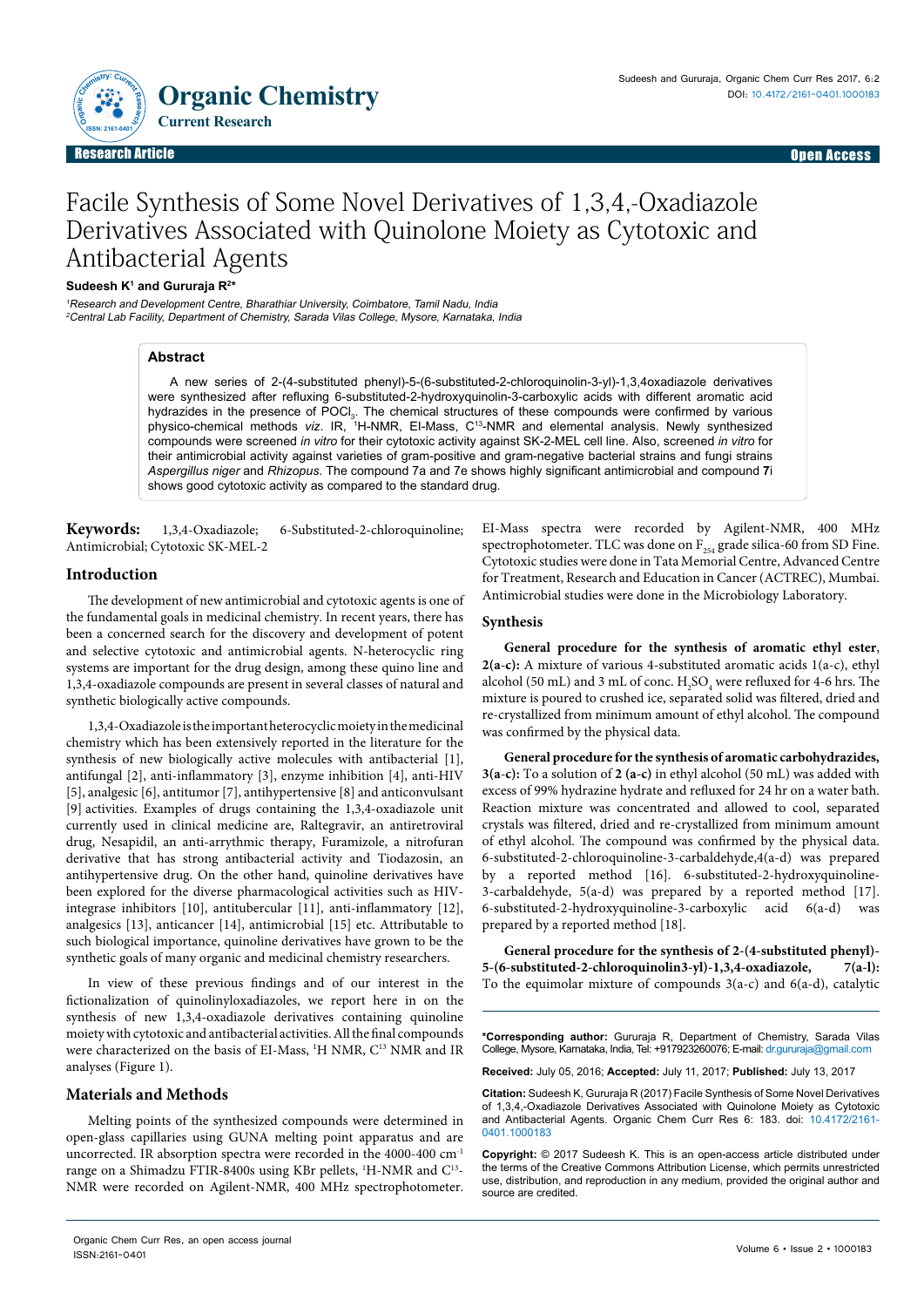Page 2 of 5

amount of  $\mathrm{POCl}_{_3}$  was added and it was refluxed for 4-6 hrs. The reaction mixture was poured over crushed ice and neutralized by sodium carbonate solution. The precipitate formed was filtered and dried. The crude product was purified by the alcohol and DMF mixture (Figure 2).

### **Cytotoxic activity**

Among the synthesized compounds few are selected and its *in-vitro* cytotoxic activity is screened against the SK-MEL-2 cell line. The study is based on the Sulphorhodamine B (SRB) assay [19] water and residual wash solution is removed by a piece of gauze. 100 µl of SRB solution is pipette into each well of the culture plates and allowed to stain for 30 minutes. Residual SRB was removed by using 1% acetic acid and a residual wash is given Table 1. The culture plates are air dried until no moisture is visible. The protein bound dye is solubilized with 100 µl of 10mM Tries base per well. Shake the plates for 10 min to homogenize the dye solution. OD is measured by using ELISA reader at a wavelength of 564 nm and  $IC_{50}$  values are calculated and tabulated in the Table 2. ADR is used as the standard drug and the compound **7**i is showing the good activity against the cell line. The graphical representation is shown below.



**Figure 1:** Chemical structures of biologically active molecules containing 1,3,4-oxadiazoles.



#### **Antibacterial activity**

The *in-vitro* antibacterial activity of the selected synthesized compounds are screened against five bacterial strains namely, *Ralstonia solanacearum*, *Escherichia coli, Klebsiella pneumoniae* (Gram negative), *Lactobacillus, Bacillus subtilis* (Gram positive). Disc diffusion method was used to determine the Minimum Inhibitory Concentration (MICs µg/mL) in a triplicate experiment. at 10,000 rpm for 5 minutes; a pellet was dissolved in double distilled water and used to inoculate the plates. The autoclaved molten media (20 ml) was poured in each 90 mm Petri plate and allowed to solidify. A circular well of diameter 6 mm was made exactly at the centre of the plates by using cork borer and each well was filled with 0.1 ml of the test solution (10 mg/ml). Chloroamphenecol and DMSO were used as the positive control and negative control respectively. The compounds were tested in triplicate and inhibition zones were measured in mm after 24 hrs of incubation. The results were presented in Table 3.

#### **Antifungal activity**

The *in-vitro* antifungal activity of the selected synthesized compounds was carried out against two fungi namely, *Aspergillus niger* and *Rhizopus*. Disc diffusion method [20] was used. were harvested in sterilized normal saline (0.9% NaCl in distilled water) and its concentration was adjusted to  $1 \times 10^6$  /ml with a Haemometer. The autoclaved molten media (20 ml) was poured in each 90 mm sterilized petri plates and allowed to solidify. To study the growth response of fungi species, 0.4 ml of the synthesized compound solution (5 mg/ml) was poured into each p incubation, the fungal growth was measured and compared with the control. The fungal activity of selected synthesized compounds was assessed by comparing the zone of fungal growth in treated plates with that of control plates in mm. For comparison, Nistatine was used as the standard drug. The antifungal data were illustrated in the Table 4.

## **Analytical data of the compounds**

**4.5.1 2-(Phenyl)-5-(2-chloroquinolin-3-yl)-1,3,4-oxadiazole,**7 **(a)**: 1 H NMR (400 MHz, DMSO-): δ -8.34 (m, 10H, Aromatic-H); IR (KBr, cm-1): 1407(C-O-C), 1095.5(C-Cl), 1481.2(C=N), 1639.4(C=C), 2086.8 (aromatic); C13 NMR (400 MHz, DMSO-d6): 117.58, 123.47, 126.33, 127.31, 128.26, 128.91, 129.45, 129.98, 132.85, 133.66, 142.23, 146.27, 147.82, 161.69 (Carbon atoms of the aromatic ring), 165.15 (carbon of the oxadiazole ring); MS (ESI) m/z: 308.5; Anal. Calculated for  $C_{17}H_{10}N_3$ OCl: C, 66.31, H, 3.26, N, 13.67; found C, 66.35, H, 3.28, N, 13.65 (Schemes 1-3).

**2-(Phenyl)-5-(6-methyl-2-chloroquinolin-3-yl)-1,3,4 oxadiazole,** 7**(d):** <sup>1</sup> H NMR (400 MHz, DMSO): δ 9-8.3 (m, 8H, Aromatic-) δ (-CH<sub>3</sub>); C<sup>13</sup> NMR (400 MHz, DMSO-d6): 20.81, 116.50, 117.83, 119.62, 129.81, 133.63, 135.93, 137.94, 146.40, 164.23(Carbon atoms of the aromatic ring), 165.03(carbon of the oxadiazole ring) ; IR (KBr, cm-1): 1354.09 (C-O-C), 1146.7 (C-Cl), 1485.2 (C=N), 1549 (C=C), 1583 (aromatic); MS(ESI) m/z: 323; Anal. Calculated for  $C_{18}H_{12}N_3OCl$ : C, 67.19, H, 3.76, N, 13.06; found C, 67.17, H, 3.73, N, 13.08.

**2-(4-Chlorophenyl)-5-(6-methoxy-2-chloroquinolin-3-yl)-1,3,4 oxadiazole, 7(h)**: Yield- 72%, m. p. 269-2 1 H NMR (400 MHz, DMSO-): δ -8.13 (m, 8H, Aromatic-) δ 9 (-OCH3); C13 NMR (400 MHz, MSO-d6): 55.81, 128.92, 129.13, 129.98, 130.08, 131.54, 138.20(Carbon atoms of the aromatic ring), 166.80 (carbon of the oxadiazole ring); IR (KBr, cm-1 ): 1354.09 (C-O-C), 1146.7 (C-Cl), 1485.2 (C=N), 1549 (C=C), 1583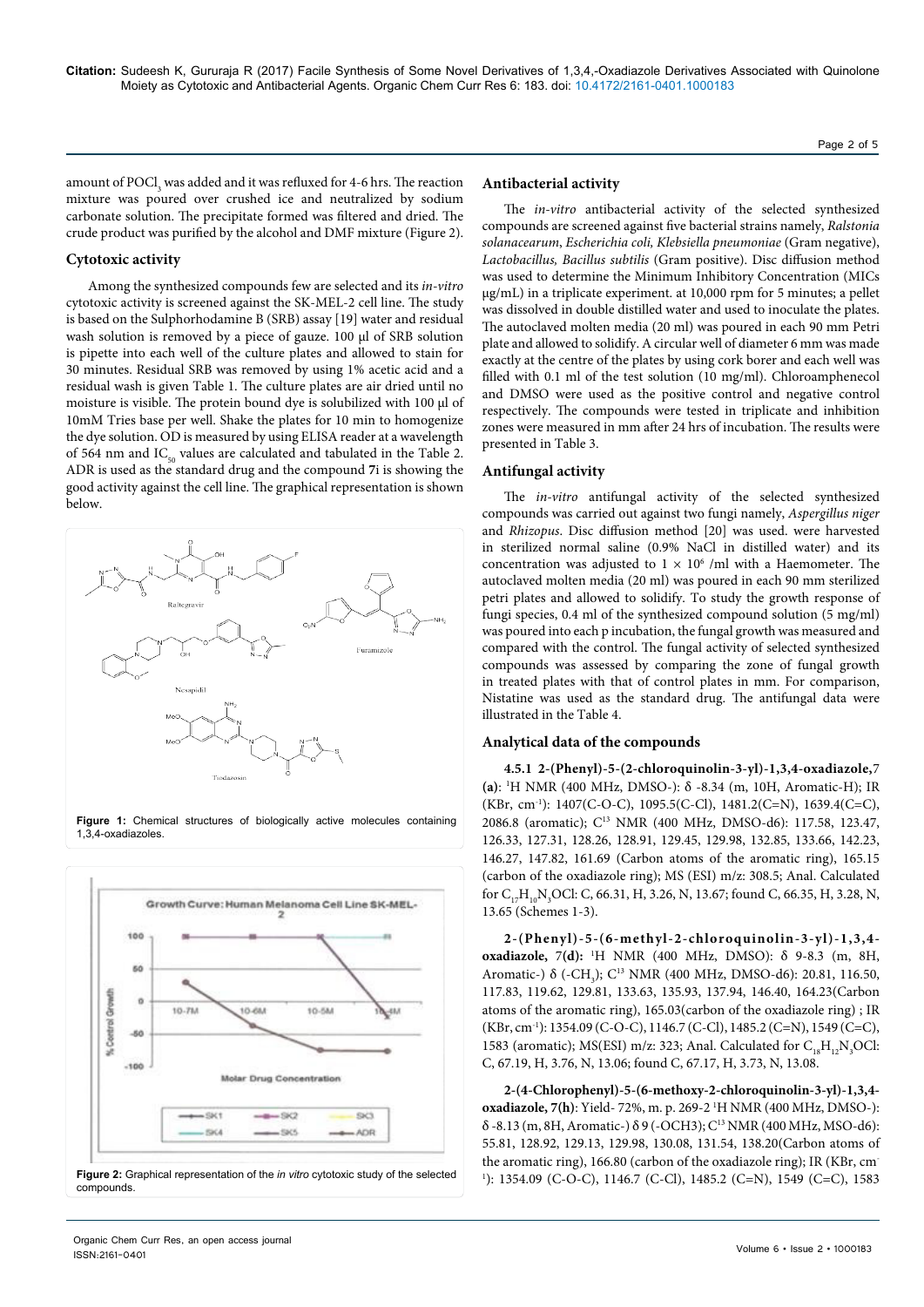**Citation:** Sudeesh K, Gururaja R (2017) Facile Synthesis of Some Novel Derivatives of 1,3,4,-Oxadiazole Derivatives Associated with Quinolone Moiety as Cytotoxic and Antibacterial Agents. Organic Chem Curr Res 6: 183. doi: 10.4172/2161-0401.1000183



(aromatic); MS (ESI) m/z: 371.8; Anal. Calculated for  $C_{18}H_{11}N_3O_2Cl_2$ : C, 58.08, H, 2.98, N, 11.29; found C, 58.10, H, 2.94, N, 11.32 (Table 1).

# **Results and Discussion**

### **Chemistry**

In the present work, 1,3,4-oxadiazole derivatives containing 6-substituted-chloroquinoline moiety 7(a-l) were synthesized and characterized on the basis of spectral (<sup>1</sup>H NMR, C<sup>13</sup>NMR, EI-Mass and IR) analyses. The synthesized compounds were evaluated for their *in-vitro* cytotoxicity against Human Melanoma Cell line SK-MEL-2 and antimicrobial activity against different bacterial and fungi strains. Synthetic chemistry involves conversion of corresponding aromatic acids to respective ethyl esters 2 (a-c) and further converted to carbohydrazides 3 (a-c) by refluxing with hydrazine hydrate. 6-substituted-2-chloroquinoline-3-carbaldehyde 4 (a-d) was converted into 6 substituted-2-hydroxyquinoline-3-carboxylic acid 6 (a-d) by hydrolysis with Acetic acid followed by oxidation with  $\text{KMnO}_4$ . The two intermediates 3 (a-c) and 6 (a-d) was refluxed in the presence of catalytic amount of POCl<sub>3</sub> and obtained a series of derivatives of 1,3,4-oxadiazole containing 6-substituted-2-chloroquinoline moiety 7  $(a-1)$ .

# **Biology**

Three gram negative and two gram positive bacterial strains were used for the evaluation of the *in-vitro* antibacterial screening of the selected synthesized compounds. Chloroamphenecol was used as the standard. Similarly, two fungi strains were used for the *in-vitro* antifungal screening of the selected compounds. Nistatine was used as the standard. Human Melanoma Cell line SK-MEL-2 was used for the evaluation of *in-vitro* cytotoxic activity using *Sulphorhodamine* B assay. Adriamycin was used as standard drug. The results were illustrated in the Tables 2 and 3 respectively. The compound 7i was the potent anticancer agent against SK-MEL-2 with -23.0 at  $10^{-4} \mu$ M concentration which is comparable with the cytotoxicity of the standard. Compound **7a** showed inhibition on *E. coli.* Compound 7e showed the inhibition against the *Rhizopus*. Rest of the compounds showed moderate inhibition on bacterial and fungi strains.

### **Conclusion**

A new series of 2-(4-substituted phenyl)-5-(6-substituted-2-chloroquinolin-3-yl)-1,3,4-oxadiazole analogues 7 (a-l) were synthesized. The synthesized compounds were moderately active as the growth inhibitors of the Human Melanoma Cell Line SK-MEL-2. The synthesized compounds were also moderately active against

Page 3 of 5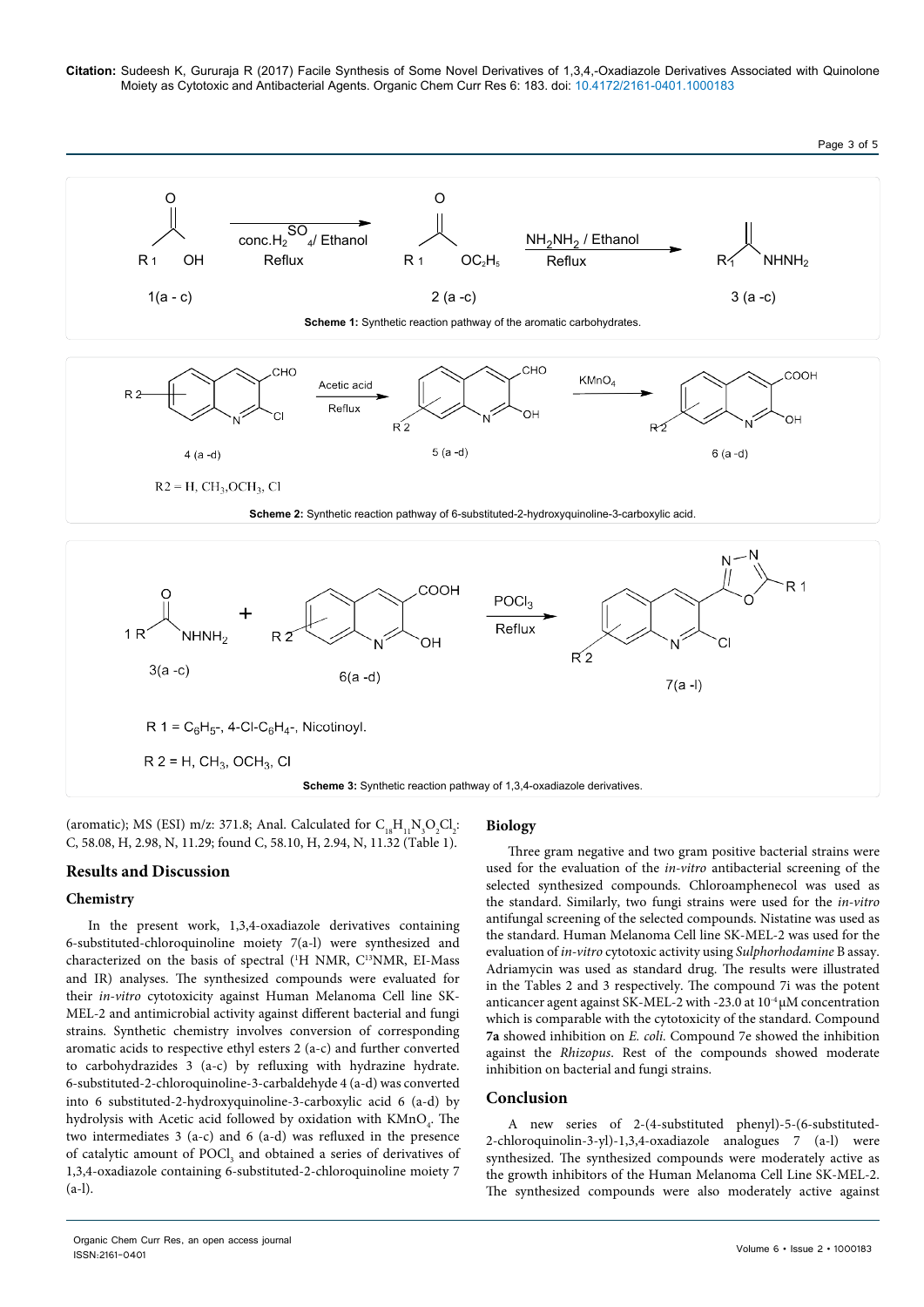**Citation:** Sudeesh K, Gururaja R (2017) Facile Synthesis of Some Novel Derivatives of 1,3,4,-Oxadiazole Derivatives Associated with Quinolone Moiety as Cytotoxic and Antibacterial Agents. Organic Chem Curr Res 6: 183. doi: 10.4172/2161-0401.1000183

## Page 4 of 5

|          |                                             |                |                  | (C)       | Elemental Analysis % Calculated <sup>b</sup> |      |       |
|----------|---------------------------------------------|----------------|------------------|-----------|----------------------------------------------|------|-------|
| Compound | Molecular formula <sup>a</sup> and Mol. Wt. | R <sub>1</sub> | R <sub>2</sub>   |           | C                                            | н    | N     |
| 7a       | $C_{17}H_{10}ClON_{2}$ (307.5)              | H              | H                | 71 (240)  | 66.31                                        | 3.26 | 13.67 |
| 7b       | $C_{17}H_{1}Cl_{2}ON_{2}(342)$              | $4-CI$         | H                | 78 (260)  | 59.62                                        | 2.61 | 12.29 |
| 7c       | $C_{16}H_{0}ClON_{4}(308.5)$                | Nicotinovl     | н                | 74 (231)  | 62.25                                        | 2.93 | 18.17 |
| 7d       | $C_{10}H_{10}ClON_{12}(321.5)$              | н              | CH <sub>2</sub>  | 70 (261)  | 67.18                                        | 3.73 | 13.06 |
| 7e       | $C_{18}H_{11}Cl_{2}ON_{3}$ (356)            | 4-CI           | CH <sub>2</sub>  | 73 (236)  | 60.65                                        | 3.07 | 11.77 |
| 7f       | $C_{17}H_{11}ClON_{12}(322.5)$              | nicotinoyl     | CH <sub>2</sub>  | 71 (269)  | 63.22                                        | 3.39 | 17.33 |
| 7g       | $C_{18}H_{12}ClO_2N_3$ (337.5)              | н              | OCH <sub>2</sub> | 75 (191)  | 64.01                                        | 3.26 | 12.41 |
| 7h       | $C_{18}H_{11}Cl_2O_2N_3$ (372)              | 4-CI           | OCH <sub>2</sub> | 74 (274)  | 58.09                                        | 2.97 | 11.28 |
| 7i       | $C_{17}H_{11}ClO_2N_{4}$ (338.5)            | nicotinoyl     | OCH <sub>2</sub> | 72 (283)  | 60.28                                        | 3.25 | 16.55 |
| 7j       | $C_{17}H_{0}Cl_{2}ON_{3}$ (342)             | н              | <b>CI</b>        | 78 (284)  | 59.66                                        | 2.65 | 12.29 |
| 7k       | $C_{17}H_{8}Cl_{8}ON_{8}$ (376.5)           | $4-CI$         | <b>CI</b>        | 75 (>300) | 54.19                                        | 2.15 | 11.18 |
| 71       | $C_{16}H_{8}C_{12}ON_{4}$ (343)             | nicotinoyl     | <b>CI</b>        | 73 (>300) | 55.99                                        | 2.36 | 16.34 |

**Table 1:** Physical data of the synthesized test compounds, 7(a-l), Solvent for crystallization=Alcohol+DMF.

|                            | Human Melanoma Cell Line SK-2-MEL % Control Growth Molar Drug Concentration |         |         |             |  |
|----------------------------|-----------------------------------------------------------------------------|---------|---------|-------------|--|
| Compound No.               | $10-7M$                                                                     | $10-6M$ | $10-5M$ | $10^{-4}$ M |  |
| 7a                         | 100                                                                         | 100     | 100     | 100         |  |
| 7d                         | 100                                                                         | 100     | 100     | 100         |  |
| 7e                         | 100                                                                         | 100     | 100     | 100         |  |
| 7g                         | 100                                                                         | 100     | 100     | 100         |  |
| 7i                         | 100                                                                         | 100     | 100     | $-23.0$     |  |
| Adriamycin (Standard drug) | 29.3                                                                        | $-37.1$ | $-74.5$ | $-75.6$     |  |

**Table 2:** Cytotoxic activity of the selected compounds against the Human Melanoma Cell Line SK-MEL-2.

| Compounds        |         | Gram -ve        | Gram +ve      |               |             |
|------------------|---------|-----------------|---------------|---------------|-------------|
|                  | E. coli | R. solanacearum | K. pneumoniae | Lactobacillus | B. subtilis |
| 7a               | 14      | 13              | 14            | 12            | 12          |
| 7d               | 15      | 16              | 16            | 13            | 15          |
| 7e               |         |                 |               |               |             |
| 7g               |         |                 |               |               |             |
| 7i               | 15      | 16              | 16            | 12            | 13          |
| Chloroamphenicol | 14      | 12              | 12            | 10            | 10          |

**Table 3:** *In-vitro* antibacterial screening of the selected synthesized compounds.

| Compound No. | Aspergillus niger | Rhizopus |  |
|--------------|-------------------|----------|--|
| 7а           | 13                | 13       |  |
| 7d           | 13                |          |  |
| 7е           |                   | 15       |  |
| 7g           |                   |          |  |
|              | 12                |          |  |
| Nistatine    | 14                | 16       |  |

**Table 4:** *In-vitro* antifungal screening of the selected compounds.

different bacterial and fungi strains. Among the selected compounds, 7i was found to be potent cytotoxic agent. The compounds 7a and 7e exhibited good antibacterial and antifungal agent in our study. These results indicated that substituted 1,3,4oxadiazole with 6-substituted-2-chloroquinoline moiety may be useful leads for cytotoxic and antimicrobial drug development in the future.

#### **Acknowledgements**

The authors express their sincere thanks to the Principal, Sarada Vilas College, Mysuru for providing the laboratory facilities. We are also thankful to the Director, Tata Memorial Centre, ACTREC, Mumbai, for carrying out the cytotoxic studies and also to the Director, Vijnan Bhavan, Mysore University, Mysuru for the spectral data

#### **References**

1. [Raj K, Narayan B, Ashalatha B, Kumari N, Sarojini B \(2007\) Synthesis of some](http://www.sciencedirect.com/science/article/pii/S022352340600328X)

[bioactive 2-bromo-5-methoxy-N′-\[4-\(aryl\)-1,3-thiazol-2-yl\]benzohydrazide](http://www.sciencedirect.com/science/article/pii/S022352340600328X)  [derivatives. Eur J Med Chem 42: 425-429.](http://www.sciencedirect.com/science/article/pii/S022352340600328X)

- 2. [Joshi RS, Mandhane PG, Chate AV, Gill CH \(2011\) Synthesis of Novel Series](http://kpubs.org/article/articleMain.kpubs?articleANo=JCGMDC_2011_v55n5_760)  [of Various Substituted 1-\(5-\(2-p-tolyloxyquinolin-3-yl\)-2-\(pyridin-4-yl\)-1,3,4](http://kpubs.org/article/articleMain.kpubs?articleANo=JCGMDC_2011_v55n5_760) [oxadiazol-3\(2H\)-yl\)ethanone and its Antibacterial Activity. J Korean Chem](http://kpubs.org/article/articleMain.kpubs?articleANo=JCGMDC_2011_v55n5_760)  [Society 55: 760-764.](http://kpubs.org/article/articleMain.kpubs?articleANo=JCGMDC_2011_v55n5_760)
- 3. Singh AK, Parthasarathy R, Lahani M (2012) Synthesis, characterization and anti-inflammatory activity of some 1, 3, 4 -oxadiazole derivatives. J Chem Pharm Res 4: 779-782.
- 4. Uto Y, Ueno Y, Kiyotsuka Y, Miyazawa Y, Kunata H, et al. (2010) Eur J Med Chem 45: 4785-4796.
- 5. [Johns B, Weather HJG, Allen SH, Thompson JB, Garvey EP, et al. \(2009\) The](https://www.semanticscholar.org/paper/The-use-of-oxadiazole-and-triazole-substituted-nap-Johns-Weatherhead/e0480ac494c25b5127113b3a6be2982a1cc1cb4a)  [use of oxadiazole and triazole substituted naphthyridines as HIV-1 integrase](https://www.semanticscholar.org/paper/The-use-of-oxadiazole-and-triazole-substituted-nap-Johns-Weatherhead/e0480ac494c25b5127113b3a6be2982a1cc1cb4a)  [inhibitors. Part 1: Establishing the pharmacophore. Bioorg Med Chem Lett 19:](https://www.semanticscholar.org/paper/The-use-of-oxadiazole-and-triazole-substituted-nap-Johns-Weatherhead/e0480ac494c25b5127113b3a6be2982a1cc1cb4a)  [1807-1810.](https://www.semanticscholar.org/paper/The-use-of-oxadiazole-and-triazole-substituted-nap-Johns-Weatherhead/e0480ac494c25b5127113b3a6be2982a1cc1cb4a)